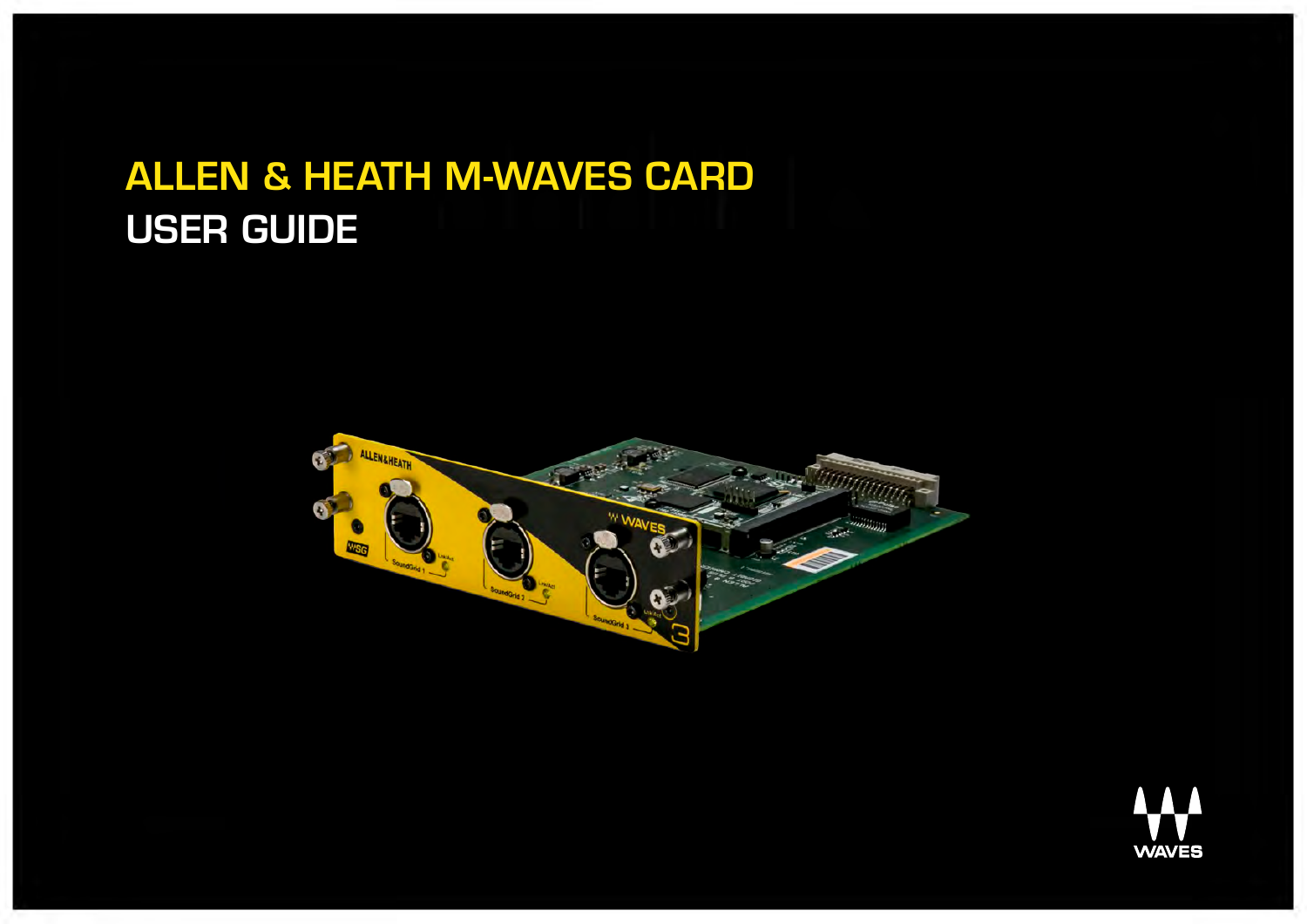## **Table of Contents**

| Introduction                                       | 3              |
|----------------------------------------------------|----------------|
| 1. Hardware and Connectors                         | $\overline{7}$ |
| 2. Installation and Configuration Overview         | 8              |
| 2.1 Installing the M-Waves Card                    | 8              |
| 2.2 Configuring the M-Waves in MultiRack SoundGrid | 9              |
| 2.3 Configuring the M-Waves in SoundGrid Studio    | 10             |
| 2.3.1 Setting Up SoundGrid Studio                  | 10             |
| 2.3.2 Firmware Status and Updates                  | 14             |
| 3. M-Waves Control Panel (V2 and M-DL-WAVES3)      | 15             |
| 3.1 Clock Page                                     | 15             |
| 3.2 About Page                                     | 16             |
| 3.3 System Info Page                               | 17             |
| 3.4 Saving, Loading and Identifying                | 17             |
| 4. Working with Two M-Waves Cards                  | 18             |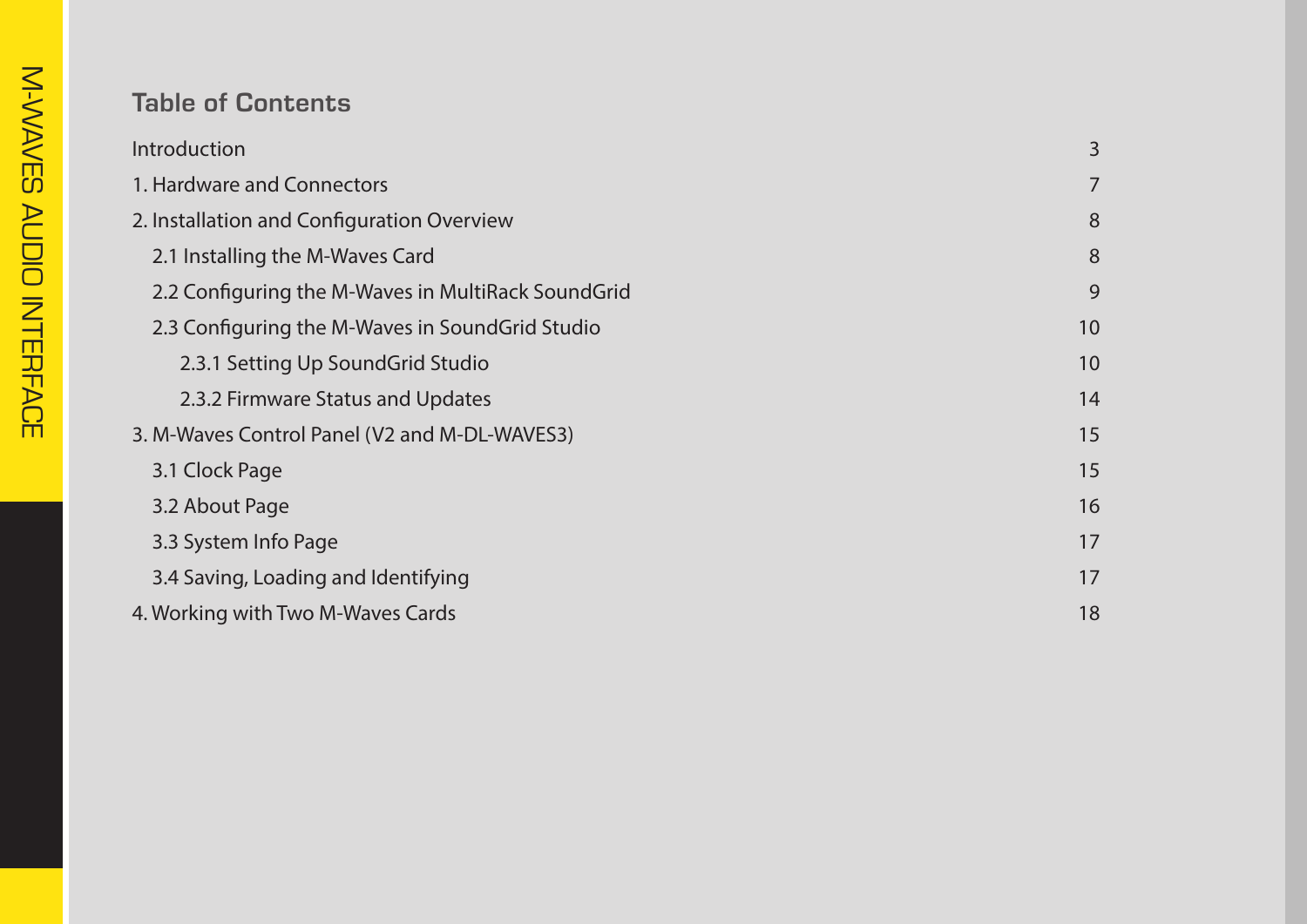# **INTRODUCTION**

Thank you for choosing an Allen & Heath M-Waves Card for SoundGrid systems. In order to get the most out of your M-Waves product, please take some time to read this user quide. We also suggest that you become familiar with the Waves support site (www.wavesupport.net), where you will find an extensive answer base, the latest tech specs, detailed installation quides, software updates, and current information about licensing and registration.

#### **About SoundGrid and the Allen & Heath M-Waves Card**

SoundGrid is a scalable infrastructure that provides a variety of cost-effective, high-quality solutions for recording studios. It can be aged by the SoundGrid Studio Application, which configures the network, assigns and manages I/Os, controllers and servers, and configured in many ways and with many hardware possibilities to provide a very flexible work environment. This framework is manvices. Adding a SoundGrid DSP server enables recording and monitoring with very low latency and moves processing away from the patches audio throughout the system. Any user, anywhere on the SoundGrid network, has access to any of the network's I/O dehost computer to the server.

The following M-Waves cards are available:

- M-Waves V1 or V2 for Allen & Heath iLIVE and GLD consoles
- M-DL-WAVES3 for Allen & Heath dLIVE consoles

These cards enable integration of Allen & Heath consoles with Waves SoundGrid systems via a single Ethernet cable.

Live sound engineers can use SoundGrid technology for low-latency plugin processing, multitrack recording and playback, and audio networking. M-Waves V2 and M-DL-WAVES3 also feature Clock Sync-over-Ethernet for syncing multiple consoles and performing digital splits.

Please note: You can use M-Waves V1, V2 (using M-DL-ADAPT card adapter) with dLive consoles.

- Super-low-latency networking platform for processing, playback and recording
- Each M-DL-WAVES3 card provides 128 channels of bi-directional audio. M-Waves V1 and V2 cards allow for 64 channels
- Connects via a single Cat5e or Cat6 Ethernet cable
- Clock Sync-over-Ethernet for digital splits (M-Waves V2 and M-DL-WAVES3)
- Connects to SoundGrid systems and SoundGrid-compatible devices via a single Ethernet cable
- Compatible with standard computers and switches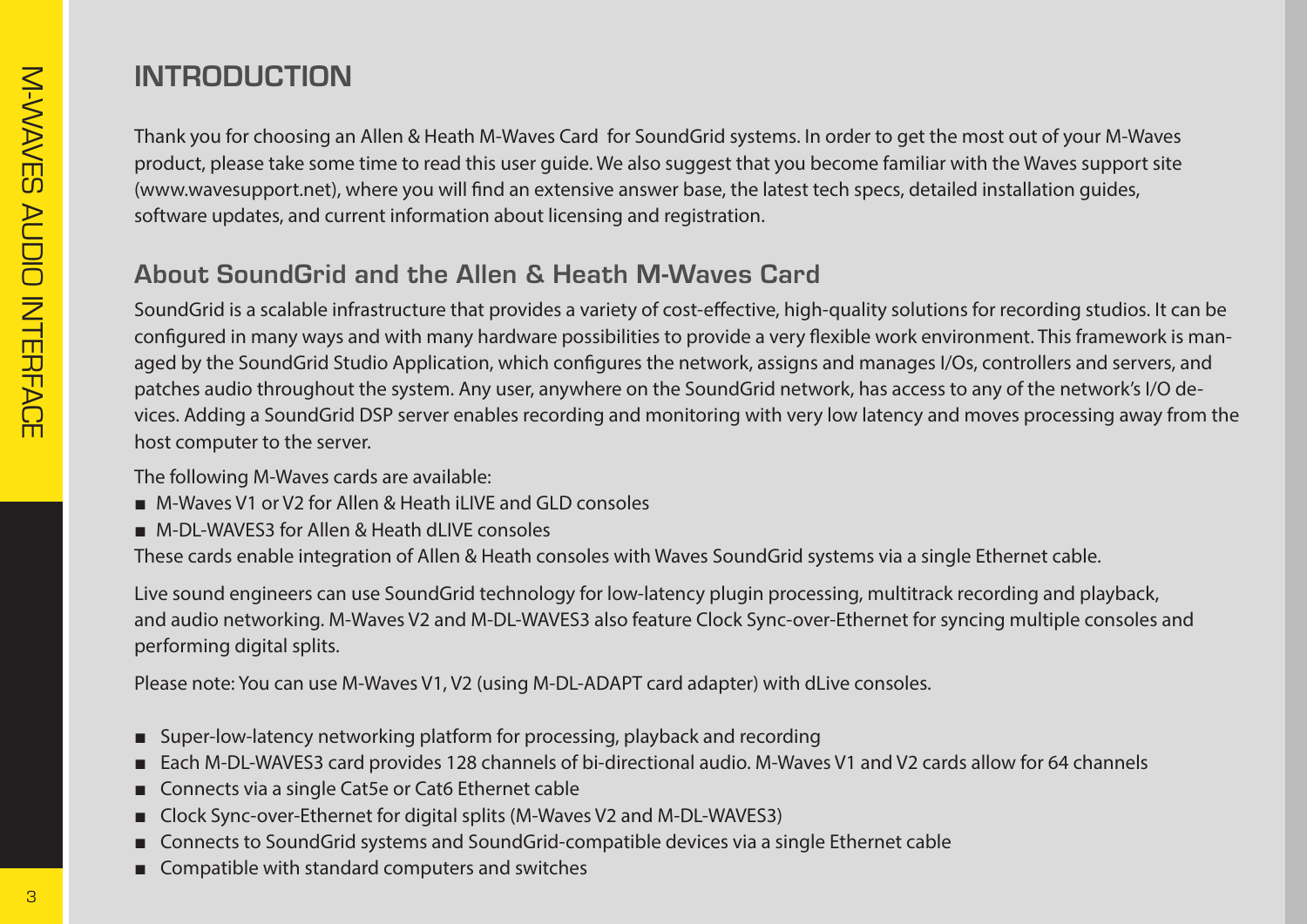- Redundancy and recovery options
- Built-in 3-port Gigabit switch for direct connection to multiple devices
- ASIO/Core Audio drivers for recording and playback
- Uses MultiRack SoundGrid, eMotion LV1, or SoundGrid Studio software for setup and control
- Networks with consoles that have M-Waves V1 or V2 installed

#### **Typical Uses**

The M-Waves card can be used in both SoundGrid and Native configurations, as follows:

**SoundGrid:** In a SoundGrid configuration, the M-Waves card is used in order to connect to a SoundGrid network for plugin processing and simultaneous DAW playback/recording. The SoundGrid configuration uses a dedicated SoundGrid DSP server to power the plugin processing, enabling super-low latency, high plugin counts, and networking capabilities, with the option of an additional backup DSP server.

#### *Please note: A SoundGrid DSP server is required for SoundGrid processing.*

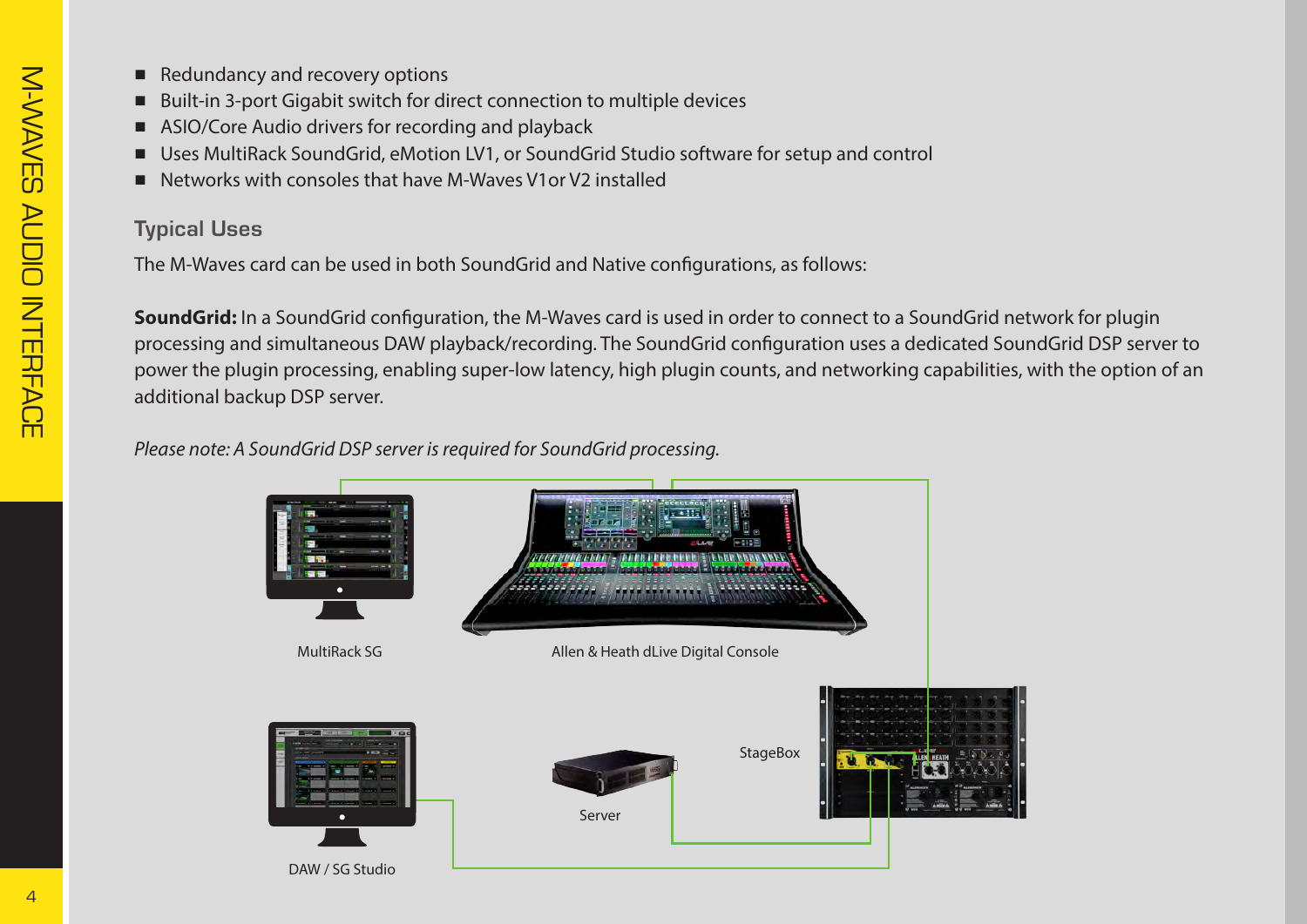Native: In a Native configuration, the M-Waves card is used in order to connect a console to the SoundGrid ASIO/Core Audio driver for plugin processing and/or DAW playback/recording. Since the Native configuration utilizes the computer's CPU to power the plugin processing, plugin count and overall system latency depend on the computer's CPU and sound driver capabilities.

*Please note: A SoundGrid DSP server is not required for Native processing.* 

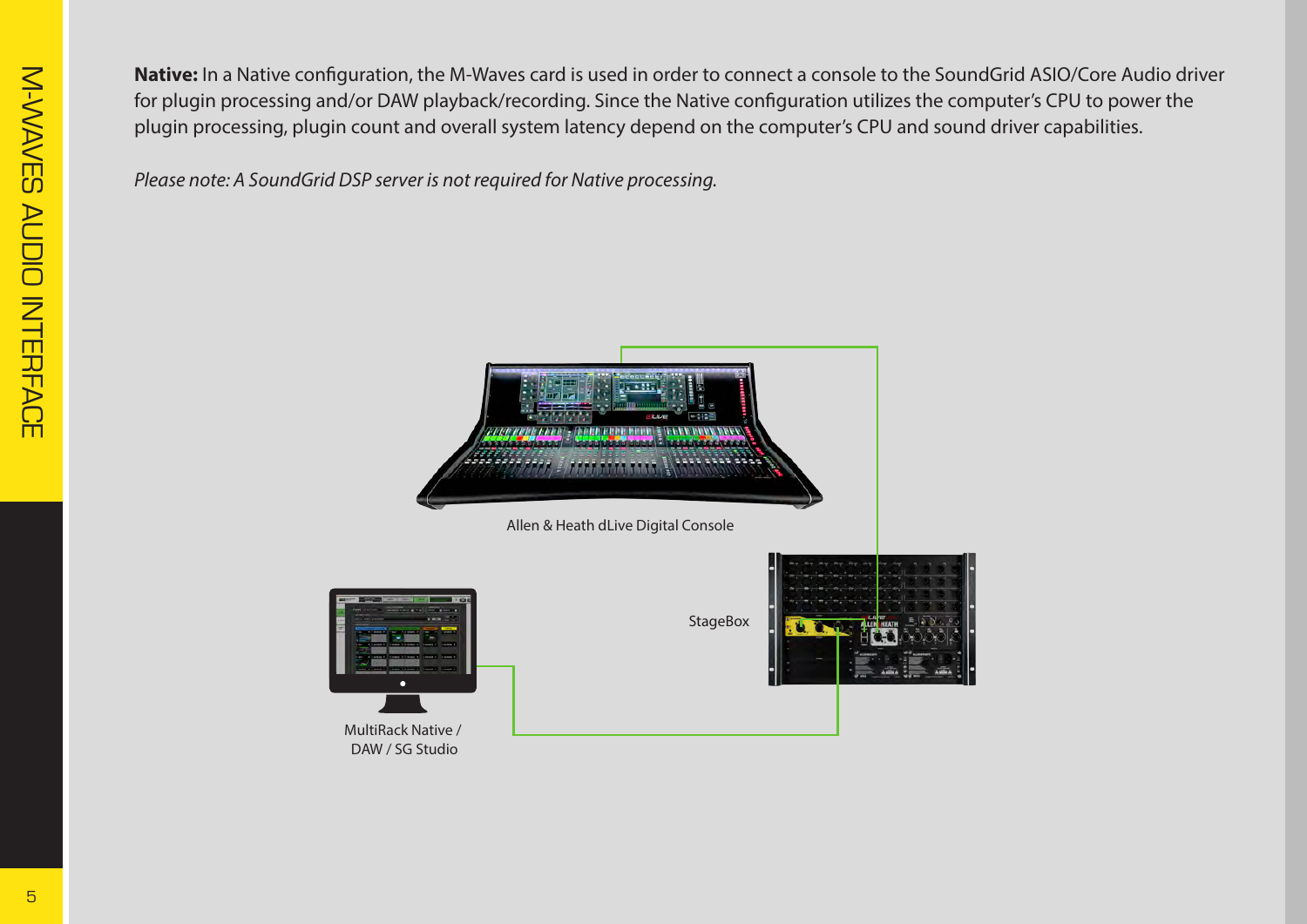#### **Native/SoundGrid Comparison Table**

| <b>Features</b>                       | <b>Native</b>           | SoundGrid                                                |
|---------------------------------------|-------------------------|----------------------------------------------------------|
| Low Latency                           |                         | ш                                                        |
| Processing                            |                         |                                                          |
| Recording                             | Ħ                       | П                                                        |
| Simultaneous Recording and Processing |                         | ▄                                                        |
| CPU Load                              | Your DAW computer's CPU | Dedicated SoundGrid DSP server                           |
| <b>Backup DSP Server</b>              |                         |                                                          |
| Networking                            |                         | ▄                                                        |
| I/O                                   | M-Waves                 | M-Waves                                                  |
| <b>Plugin Host Software</b>           | <b>MultiRack Native</b> | MultiRack SoundGrid, SoundGrid<br>studio and eMotion LV1 |
| <b>Plugin Licenses</b>                | <b>Native</b>           | SoundGrid                                                |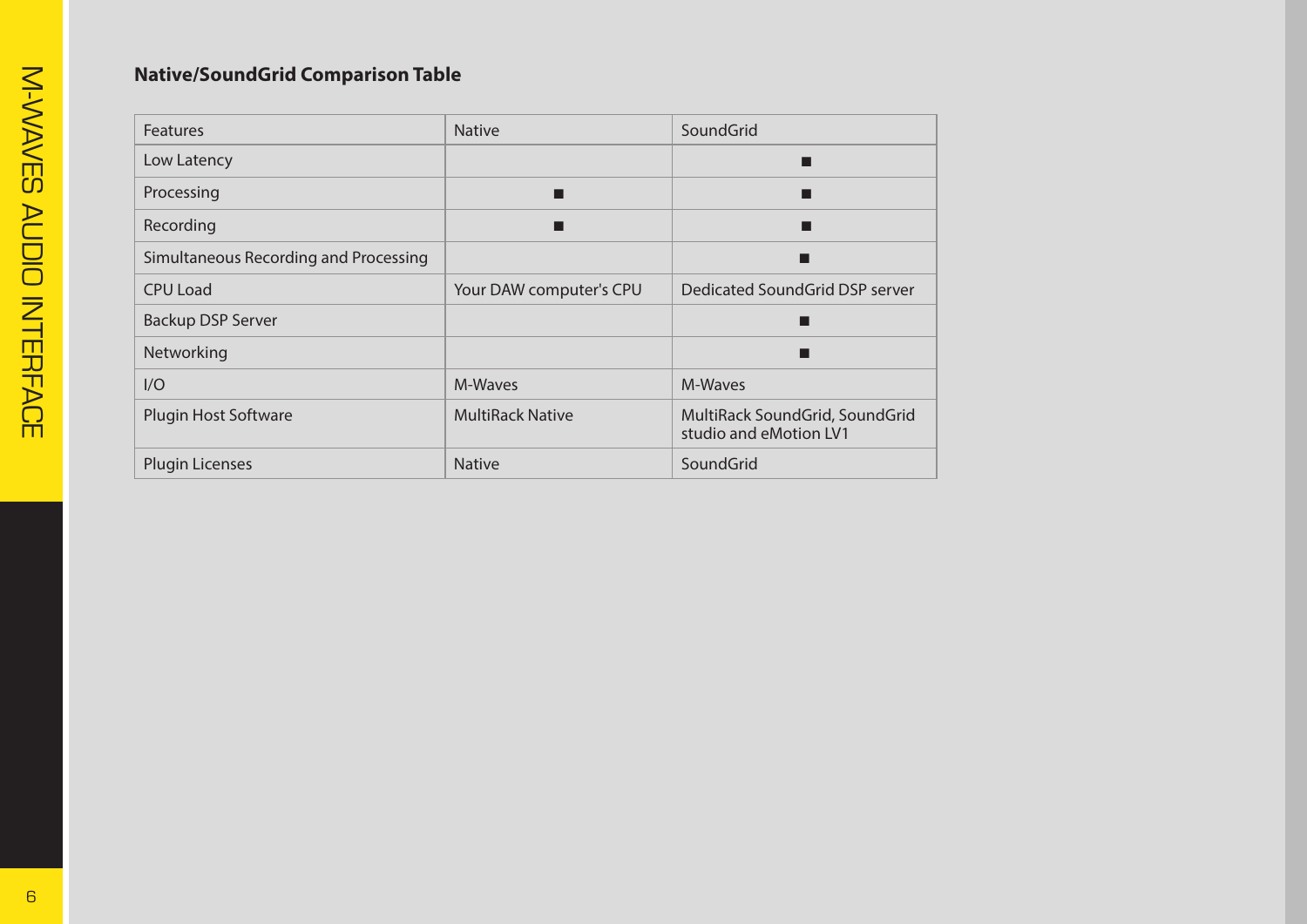## **1. HARDWARE AND CONNECTORS**



SoundGrid Ports 1-3 (Ethernet) connect the SoundGrid Network. SoundGrid Ports 1-3 each have a Network Activity LED.

Colors and respective status are as follows:

■ Flashing amber LED=Link/Activity.

.M-Waves V2 and V1 additionally has a SoundGrid connection indicator on SoundGrid Port 1. Solid green LED=GigE connection.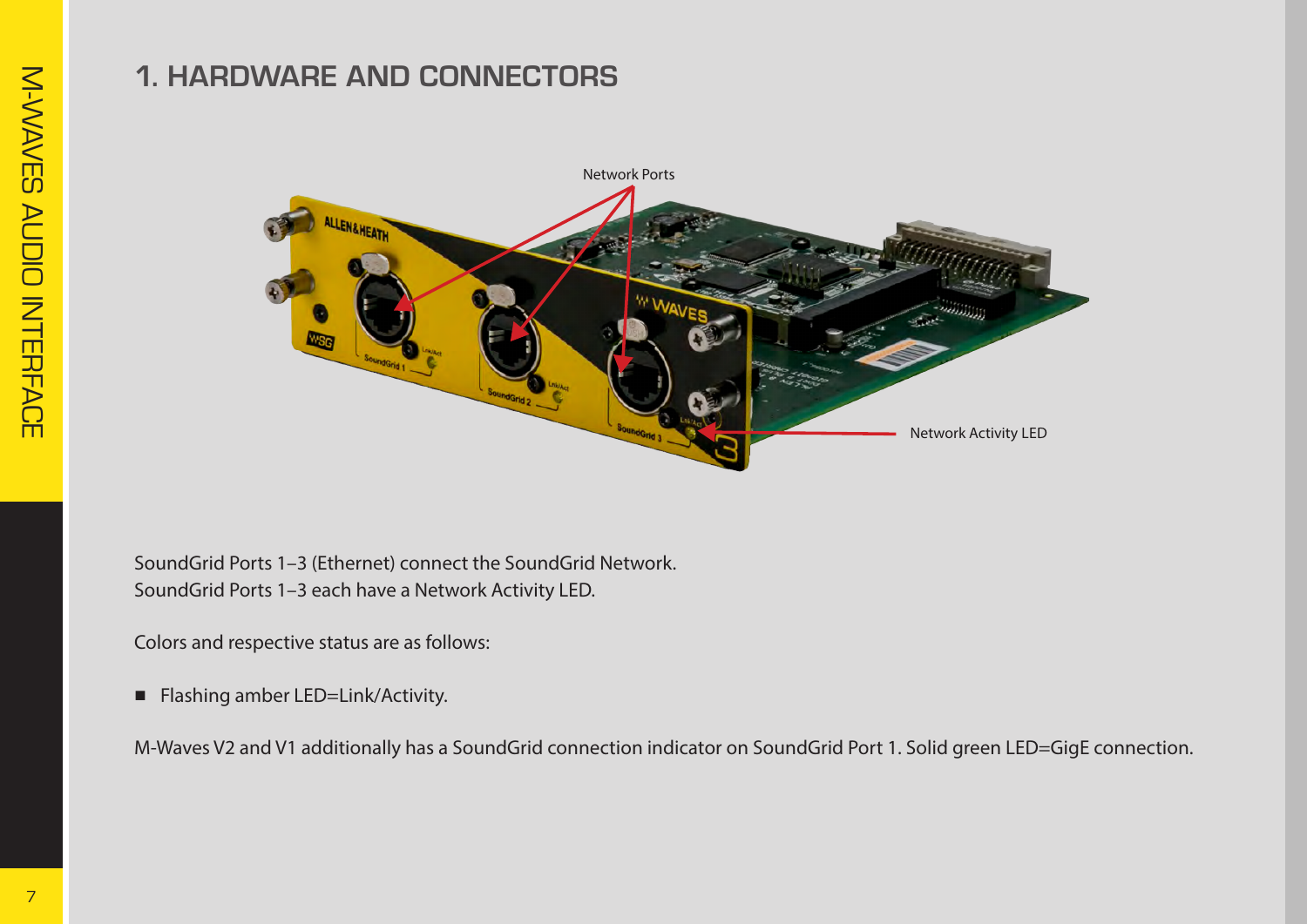# **2. INSTALLATION AND CONFIGURATION OVERVIEW**

The ASIO/Core Audio drivers and control panel for the Allen & Heath M-Waves are installed using the Waves Central application, which also installs the SoundGrid driver and the SoundGrid Studio Application required for DAW recording and playback.

Use Waves central to install and activate the latest version of Waves products: http://www.waves.com/downloads/central

#### **2.1 Installing the M-Waves Card**

- 1. Turn your console OFF.
- 2. In the back of your console, unscrew the protective cover from the Port to which you will be installing.
- 3. Slide in the card carefully, until you feel it dock into place.
- 4. Make sure the card is seated firmly; screw it in for added protection.
- 5. Turn your console back on.

For further instructions, please refer to your Allen & Heath manual for the M-Waves card.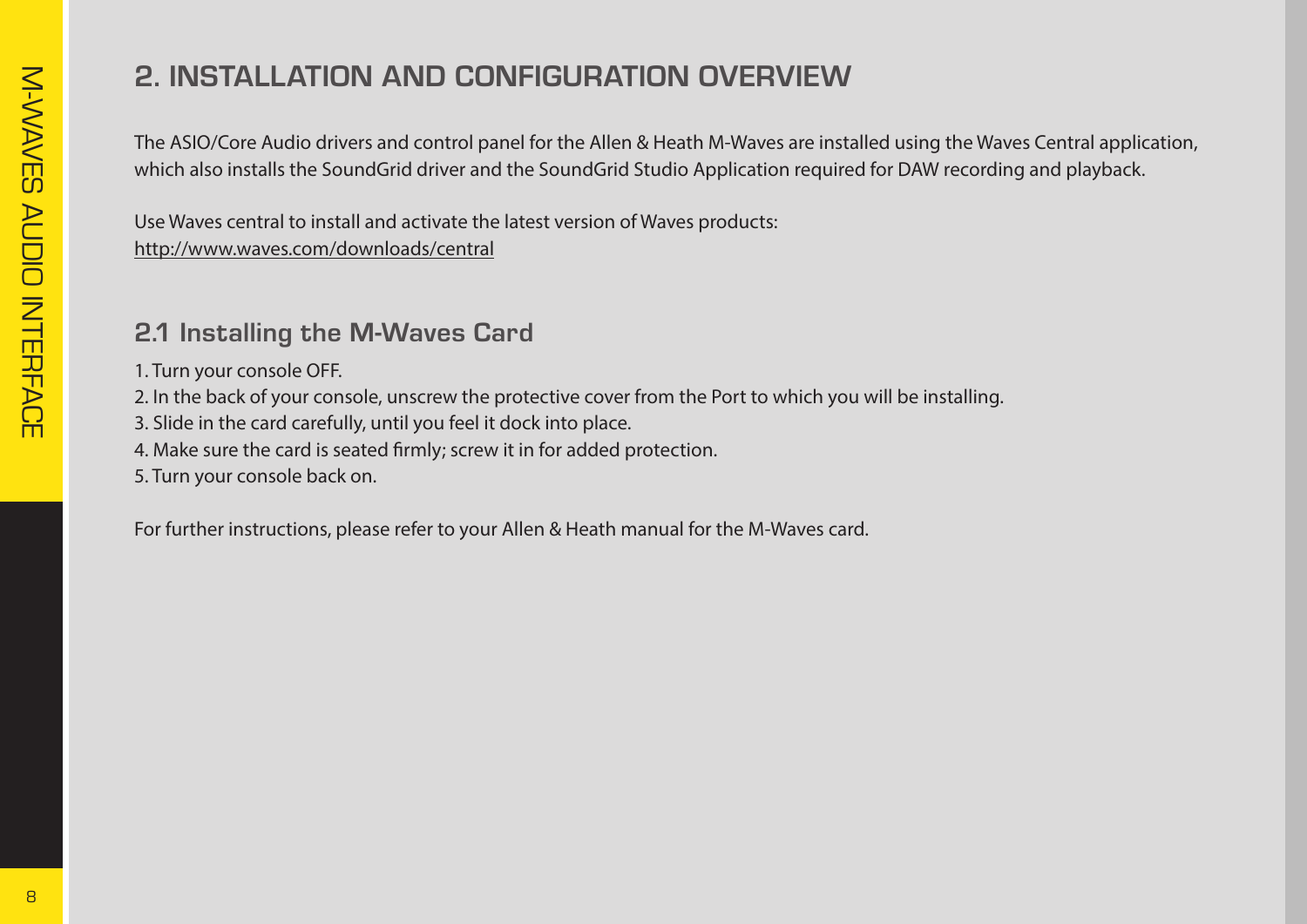## **2.2 Configuring the M-Waves in MultiRack SoundGrid**

Access the M-Waves control panel via the Inventory window in the MultiRack SoundGrid application.

1. Launch the MultiRack SoundGrid application.

2. Enter the Preferences window by typing Ctrl+P (Windows) or Cmd + ", " (Mac) or from the appropriate application menus.

3. Under Local LAN Port, choose the adapter connected to the SoundGrid network and the M-Waves card. Network adapters are displayed as MAC addresses and port names.

4. When you select the correct port, the message "SoundGrid Network Found" will appear on the panel. Close this window.

5. Open the SoundGrid Inventory window from the Audio Menu (F2). The SoundGrid Inventory window displays all SoundGrid I/O devices connected to your network.

6. Assign SoundGrid drivers in the Assign column. Use consecutive numbers for multiple devices, with the first unit assigned as number 1.

7. Assign SoundGrid DSP servers in the Assign column. The primary SoundGrid DSP server will be assigned as number 1. If you are using a redundant SoundGrid DSP server, assign it as number 2.

8. Assign your M-Waves card/s in the Assign column. Use consecutive numbers for multiple devices, with the first unit assigned as number 1.

9. Click Settings to open the M-Waves Control Panel window.

|                      | <b>Ceneral Control Plug-In Manager</b>                              |
|----------------------|---------------------------------------------------------------------|
|                      | None                                                                |
|                      | Local LAN Por / a8:20:66:41:21:aa - en0 - 57765-80                  |
|                      | 5c:96:9d:78:29:cd - en1 - Wireless Network Adapter (802.11 a/b/g/n) |
|                      | 0e:96.9d:78:29:cd - p2p0 -                                          |
|                      | $00:1c:42:00:00:08 -$ which -                                       |
| <b>Host Recovery</b> | $00:1c:42:00:00:09 -$ vnic1 -                                       |
|                      |                                                                     |
|                      | Alert on a change that affects all snapshots                        |
|                      | Recall first snapshot when session loads                            |
| Enable verbose log   |                                                                     |
|                      | Load last session on application launch                             |
|                      | Open in Full Screen mode                                            |
|                      |                                                                     |
|                      |                                                                     |
|                      |                                                                     |
|                      |                                                                     |
|                      |                                                                     |
|                      |                                                                     |
|                      |                                                                     |
|                      |                                                                     |
|                      |                                                                     |
|                      |                                                                     |
|                      |                                                                     |
|                      |                                                                     |
|                      | OK<br>Cancel<br>Apply                                               |

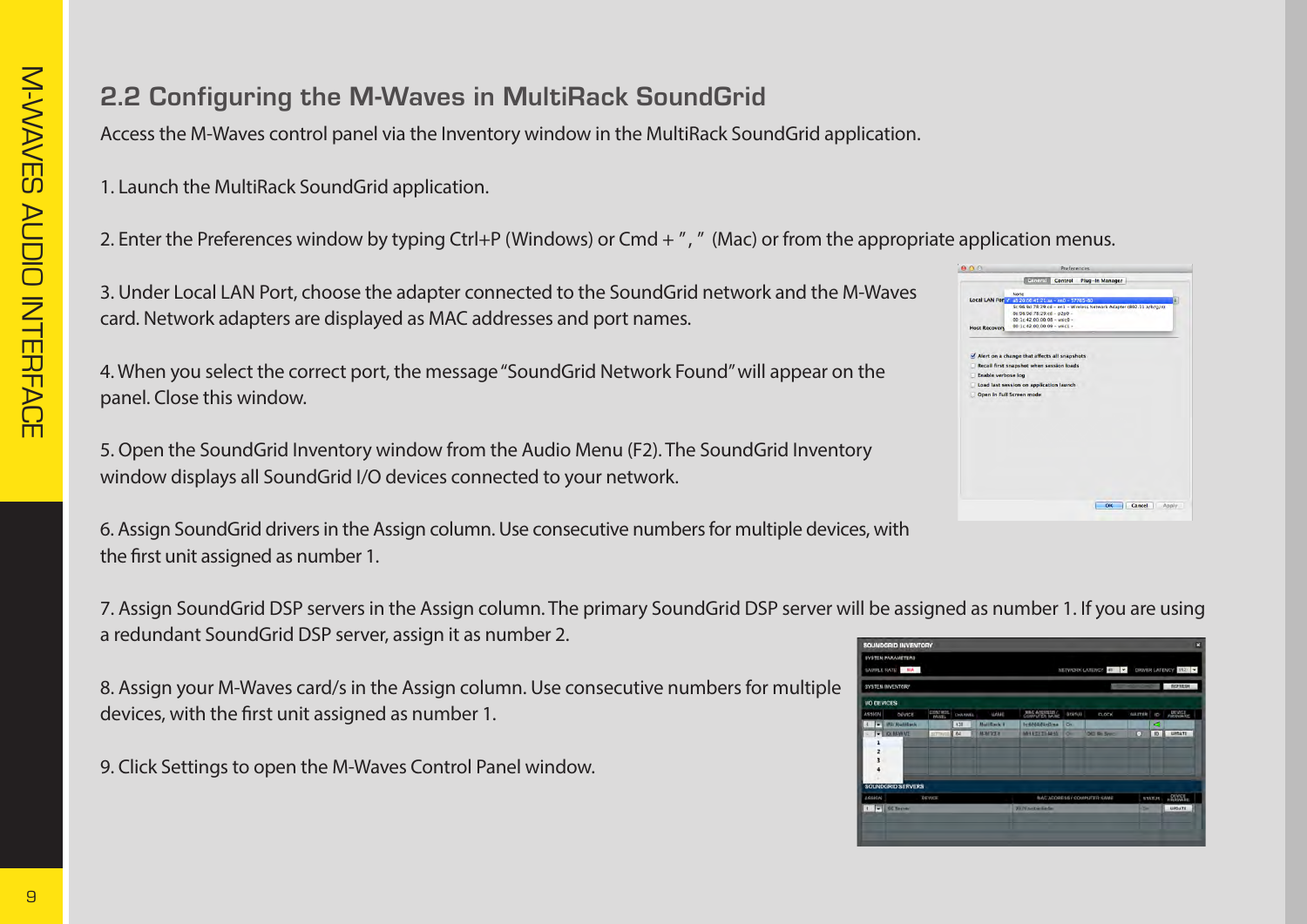## **2.3 Configuring the M-Waves in SoundGrid Studio**

This is a quick overview of what you need to know about SoundGrid Studio software to get your network up to speed. There's enough here to configure a simple network, assess network status, and set up your I/O devices. For more complex configurations, please refer to the SoundGrid and SoundGrid Studio user quides.

#### **2.3.1 Setting Up SoundGrid Studio**

The SoundGrid Studio Application oversees the SoundGrid network and manages all network devices. To maintain network effectiveness, the SoundGrid Studio Application is always running in the background. Bring SoundGrid Studio to the front by clicking on the SoundGrid icon in the Mac Top Bar or the Windows System Tray.

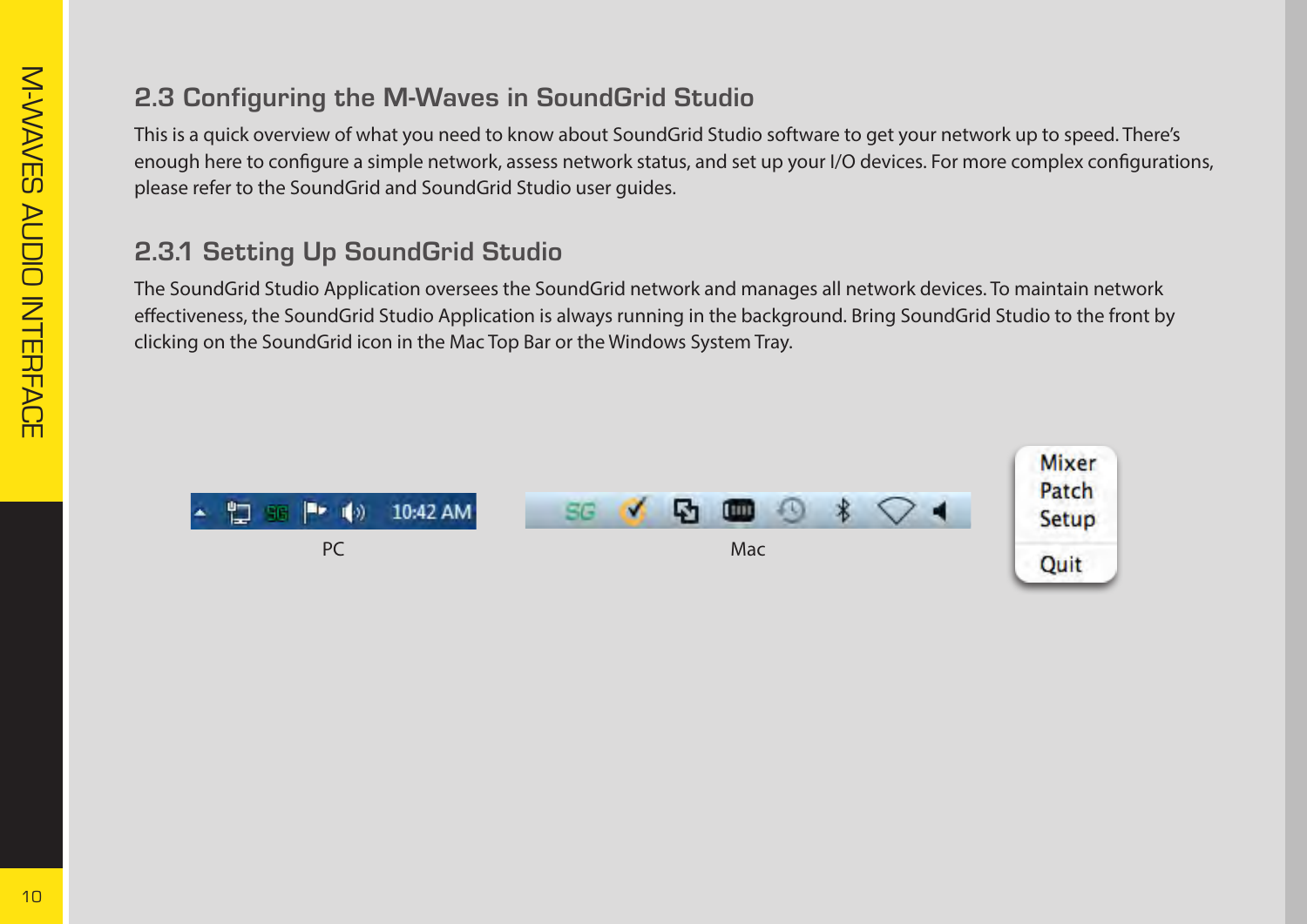| <b>SYSTEM</b> SoundGrid Studio<br>NETWORK PORT- | WSG PROCESSING-<br>WSG BUFFER 80 SAMPLES B 0.8 MS                | <b>SAMPLE RATE</b><br><b>SLAVE</b> | п<br>$\blacksquare$ 196000 Hz |  |
|-------------------------------------------------|------------------------------------------------------------------|------------------------------------|-------------------------------|--|
| LAN en0-57765-B0 - 10:dd:b1:b8:22:f5            |                                                                  | o<br>SCAN                          | LINK Down<br>SPEED N/A        |  |
| <b>DEVICE RACKS</b>                             |                                                                  |                                    |                               |  |
| RACK A HARDWARE VO DEVICES                      | RACK & - SOFTWARE IO DEVICES                                     | <b>SERVERS</b>                     | <b>CONTROL</b>                |  |
| $1 - \text{ADO DEVICE}$<br>5-ADD DEVICE -       | 5 - ADD DEVICE W<br>1 - Driver A<br>ı<br>ON LOCAL<br><b>Form</b> | 1-ADD DEVICE .                     | 1-ADD DEVICE V                |  |
| 2 - ADD DEVICE<br><b>6 - ADD DEVICE</b><br>J    | 6 - ADD DEVICE<br>2 - ADD DEVICE<br>ł.                           | 2-ADD DEVICE <b>W</b><br>J         | 2 - ADD DEVICE                |  |
| 3-ADD DEVICE V<br>7 - ADD DEVICE<br>J           | $3 - ADD D H VICE$<br>7 - ADD DEVICE                             | 3 - ADD DEVICE T<br>ŀ              | 3 - ADD DEVICE T              |  |
| $4 - ADD$ DEVICE $T$<br>8 - ADD DEVICE<br>ŀ     | 4 - ADD DEVICE<br><b>8 - ADD DEVICE</b><br>l                     | 4 - ADD DEVICE -<br>ŀ              | 4 - ADD DEVICE                |  |

When SoundGrid Studio opens you will see the System Inventory page.

The first time you launch SoundGrid Studio, the Wizard will open. It scans the network, inventories its assets, and then configures the devices. If the Wizard does not start automatically, click the Start Auto Config button, which is next to the Network Port. Choose "NEXT" to start automatic configuration. This will take a few moments. Choose "CANCEL" to configure manually.

| - NETWORK PORT-              |              |             |         |
|------------------------------|--------------|-------------|---------|
|                              | AUTO CONFIG  | <b>LINK</b> | Invalid |
| LAN None - 00:00:00:00:00:00 | <b>START</b> |             | N/A     |
|                              |              |             |         |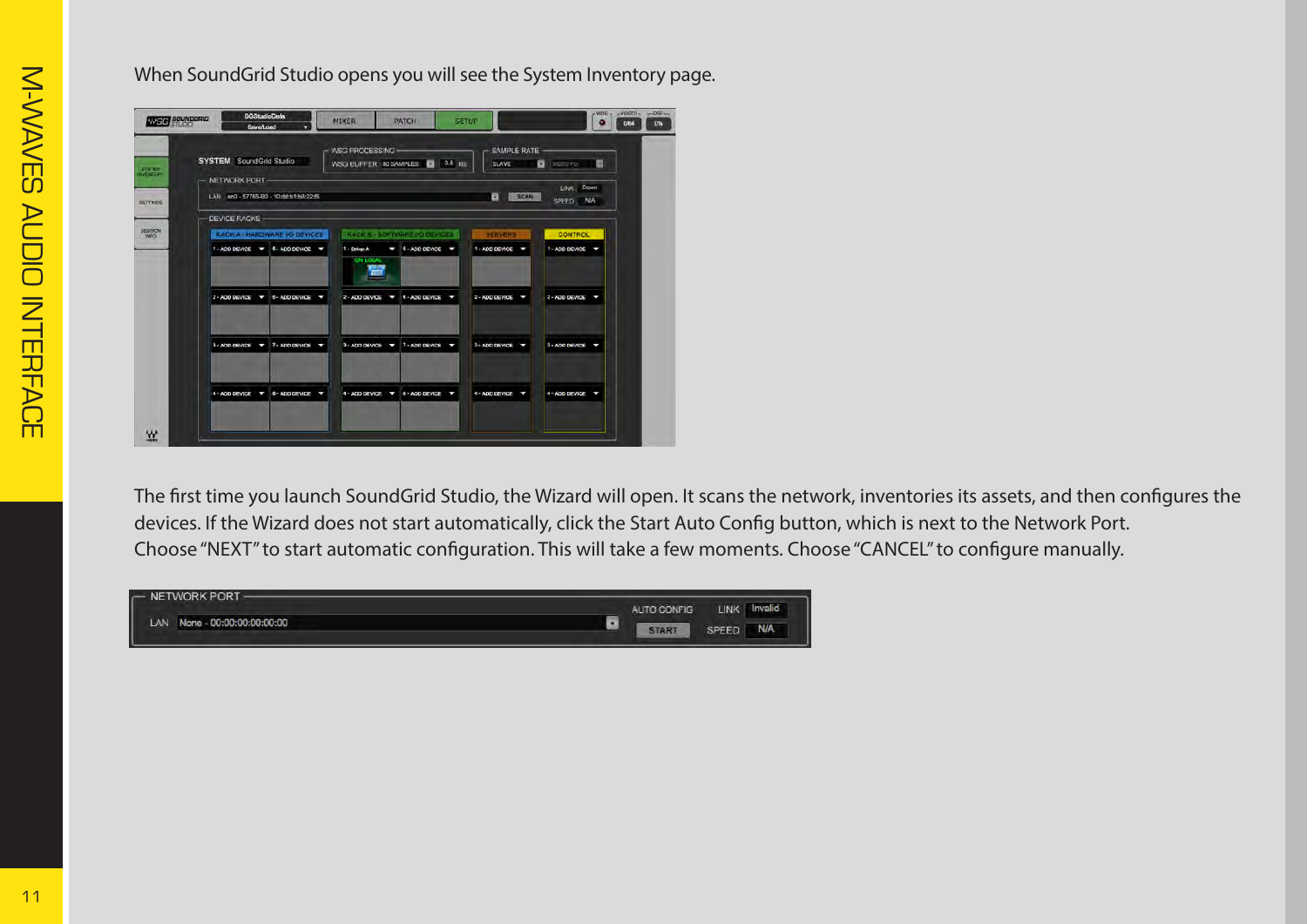

If the Wizard cannot locate the requested SoundGrid network devices, this means the devices might be off or not connected properly. In such a case the Wizard will allow you to rescan the network or work as a Driver node slaved to another system. For more information please refer the SoundGrid Studio User Guide.

When configuration is complete, close the window. If there is still a problem, you can configure your system manually. Use the System Inventory page to assign devices, control the network, and manage clock. To learn how to use this page, please refer to the user quides for SoundGrid Studio and Studio Rack.

The first device added to a rack is designated as the Sync-over-Ethernet clock master and is placed in the first rack slot. A populated device slot displays the mode, clock status, and sample rate of the I/O. The clock master device is indicated by its blue color and the icon text: On, Master Clock, INT (48 kHz).

| <b>RACK A - HARDWARE I/O DEVICE</b> |                |
|-------------------------------------|----------------|
| 1 - M-W V2-1                        | 5 - ADD DEVICE |
| ON                                  |                |
| <b>MASTER CLOCK</b>                 |                |
| NT (48) HZ)                         |                |
| 2 - ADD DEVICE                      | ADD DEVICE     |
|                                     | M-W V2-1<br>ш  |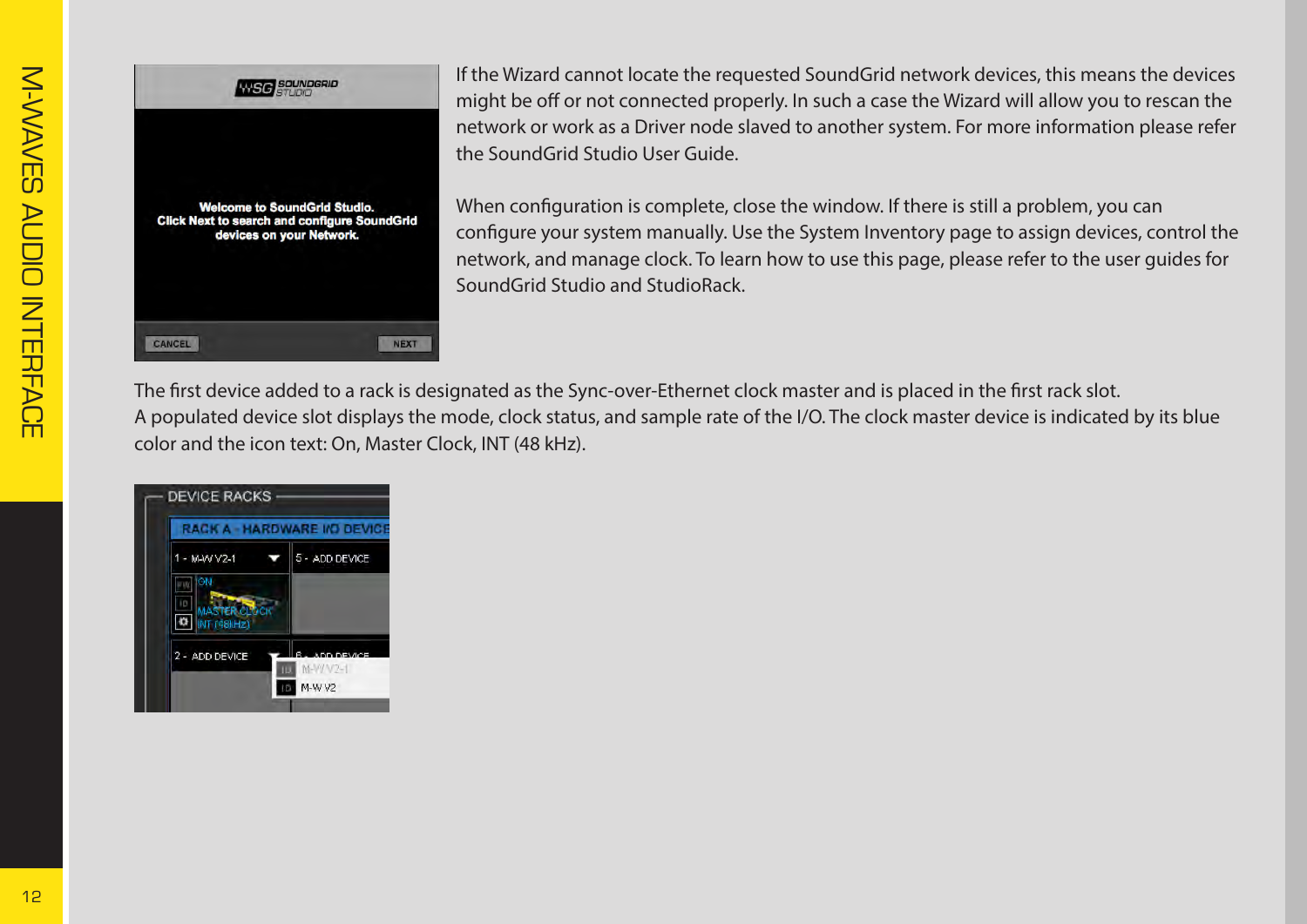To add another SoundGrid device, click on the arrow in an empty rack slot. From the list of available devices, choose the one that you want to add—in this case, a second M-Waves card. In this image, M-Waves V2-1 is grayed out (and therefore unavailable) since it is already claimed.

The new device is visible in the rack slot. Unless changed by the user, it remains the clock slave and is colored green. Use the same . menu to change the assignment of clock master from one device to another, or to remove the device from the rack slot.

Now you know how to assign I/O devices and designate a device as the clock master. Click on the Gear symbol in the device slot to open the M-Waves Control Panel in order to set up clock details and configure preamps.

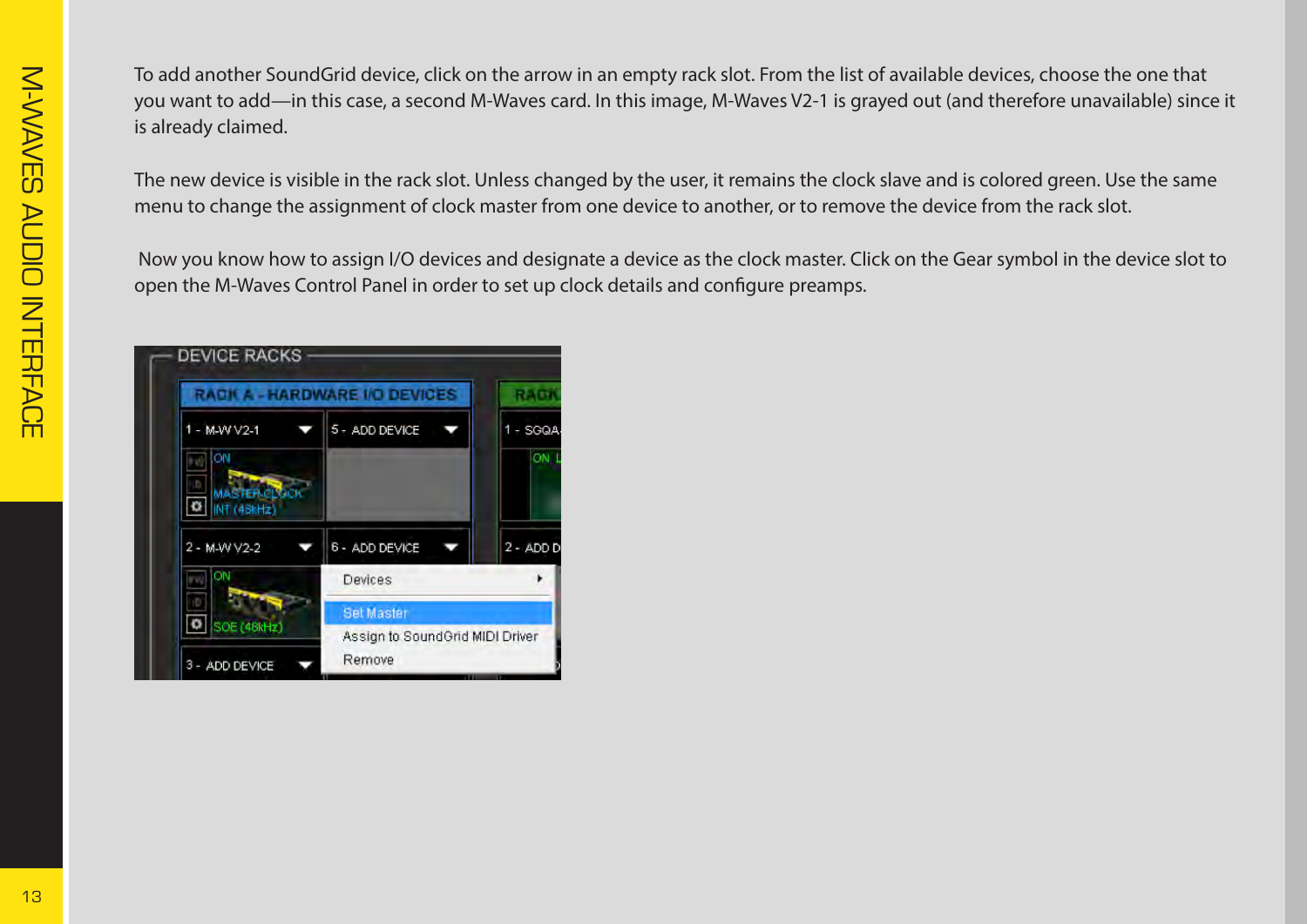#### **2.3.2 Firmware Status and Updates**

On the left of the device icon are two buttons:

FW indicates the status of the device's firmware. The user is given the choice to update it. Status indications are color-coded:

| Grey        | Compatible firmware                                         |
|-------------|-------------------------------------------------------------|
| <b>Blue</b> | Compatible firmware, but a newer version exists             |
| Red         | Firmware not compatible and must be updated in order to use |

| RACK A - HAR           |  |  |
|------------------------|--|--|
| $-M-WV2-1$             |  |  |
| ОN                     |  |  |
| ASTER CLOCK<br>(46kHz) |  |  |

Click on the FW button to launch the Reflasher. This initiates a scan of the hardware and will update the card, if necessary. Do not disconnect the device or turn o the computer until you see "Done."

ID freezes the LEDs on the front panel of the hardware device.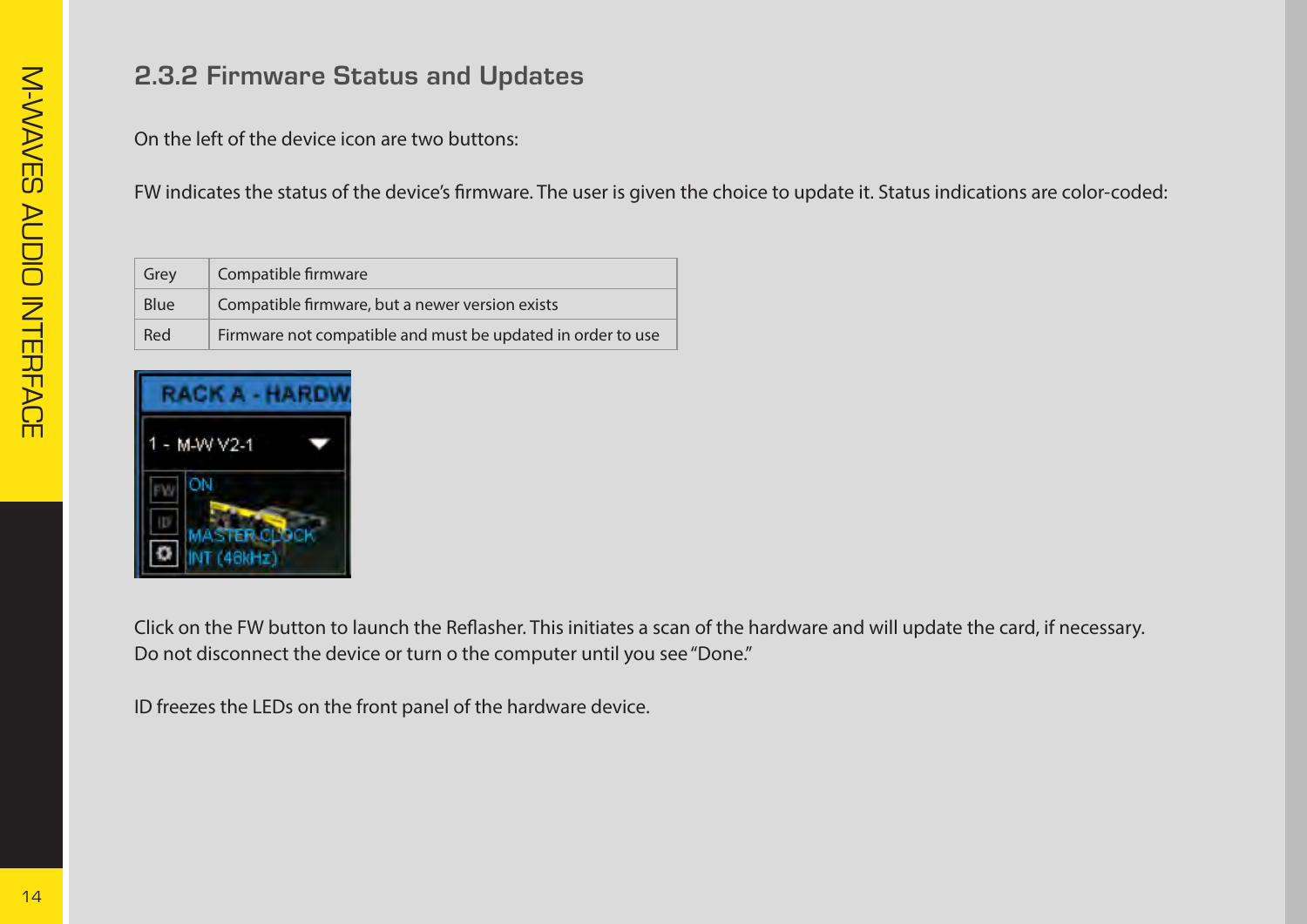# **3. M-WAVES CONTROL PANEL (V2 AND M-DL-WAVES3)**

If you are working with MultiRack SoundGrid, access the M-Waves Control Panel via the Inventory window. If you are using SoundGrid Studio or eMotion LV1, click on the Gear symbol in the device slot to open the M-Waves Control Panel.

| 68:05:ca:2a:e1:ca - Intel(R) Gigabit CT Desktop Adapter                                                                                                       |                        |
|---------------------------------------------------------------------------------------------------------------------------------------------------------------|------------------------|
| ASIO Audio Buffer (samples)                                                                                                                                   | 512                    |
| To connect the SoundGrid driver to your I/O device or<br>processing server, you must assign the driver in the inventory<br>of your SoundGrid host application |                        |
| Version: 9.7.90.10 (9.7.90.10)                                                                                                                                | Hardware Control Panel |

Pressing the "Hardware Control Panel" button on the Driver Control Panel app will open the control panels of all I/O devices assigned to your SoundGrid application. If none are assigned, nothing will happen.

The Driver Control Panel app is located here: PC: C:\Program Files (x86)\Waves\SoundGrid\Driver Control Panel Mac: System HD/Applications/Waves/SoundGrid

### **3.1 Clock Page**

When you launch the M-Waves control panel, it will load the Clock tab. The following settings are available in the Clock Settings window.

SOURCE sets the clock source.

| <b>Internal</b> | The unit itself provides the clock.                          |
|-----------------|--------------------------------------------------------------|
| Digital         | Syncs via the M-Waves connection to the console.             |
| Ethernet        | Sync-over- Syncs to the master I/O of the SoundGrid network. |

SAMPLE RATE sets the sample rate when Clock Source is set to Internal.

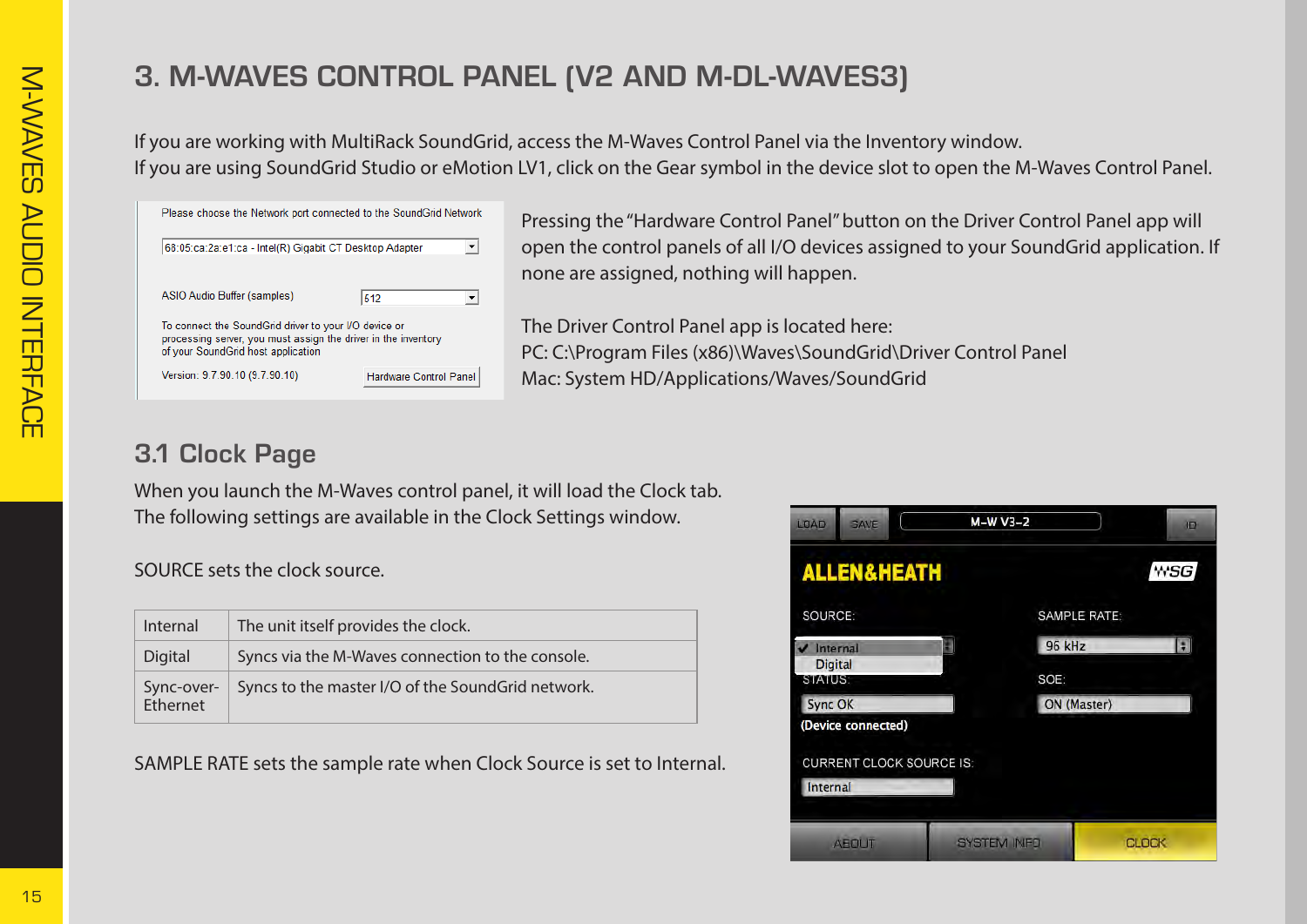STATUS displays synchronization status (Sync or No Sync).

CURRENT CLOCK SOURCE IS displays the current sync method.

SOE displays Sync-over-Ethernet status (On or Off).

LOAD and SAVE (at the top left corner of the control panel window) allow you to save and load your M-Waves settings.

#### **3.2 About Page**

The About page displays an overview of the device's specifications.

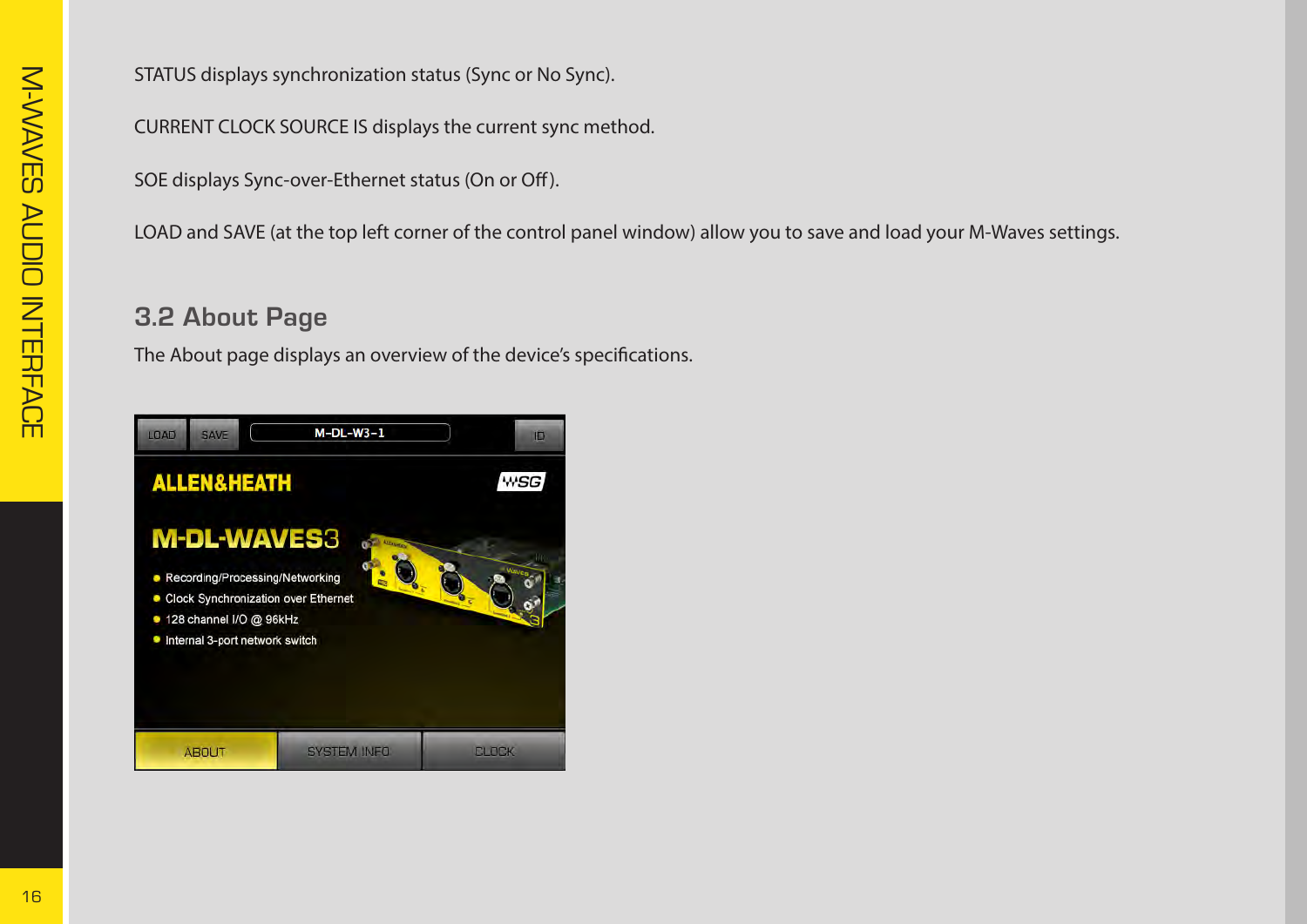#### **3.3 System Info Page**

The System Info page displays the device's connection status, manufacturer, model, MAC and SoE Master MAC addresses, and firmware version.

| LOAD   | <b>SAVE</b>              |                        | $M-DL-W3-1$                               | IĐ           |
|--------|--------------------------|------------------------|-------------------------------------------|--------------|
|        |                          | <b>ALLEN&amp;HEATH</b> |                                           | <b>WSG</b>   |
|        |                          | <b>M-DL-WAVES3</b>     |                                           |              |
| Admin: |                          |                        | <b>MultiRack SG</b>                       |              |
|        | <b>Manufacturer:</b>     |                        | <b>ALLEN&amp;HEATH</b>                    |              |
| Model: |                          |                        | M-DL-WAVES3                               |              |
|        | <b>MAC</b> address:      |                        | 00:1c:d1:00:51:30                         |              |
|        |                          |                        | SoE Master MAC address: 00:1c:d1:00:51:30 |              |
|        | <b>Firmware version:</b> |                        | boot: (1.13.2) program: (1.13.8)          |              |
|        |                          |                        | Control Module version: 10.0.1.13         |              |
|        |                          |                        |                                           |              |
|        |                          |                        |                                           |              |
|        | <b>ABOUT</b>             |                        | <b>SYSTEM INFO</b>                        | <b>CLOCK</b> |

#### **3.4 Saving, Loading and Identifying**

LOAD and SAVE (at the top left corner of the Control Panel window) allow you to save and load your M-Waves settings.

IDENTIFY (at the top right corner of the Control Panel window) allows you to identify connected devices if multiple M-Waves s are being used. The Status LED will become solid instead of flashing.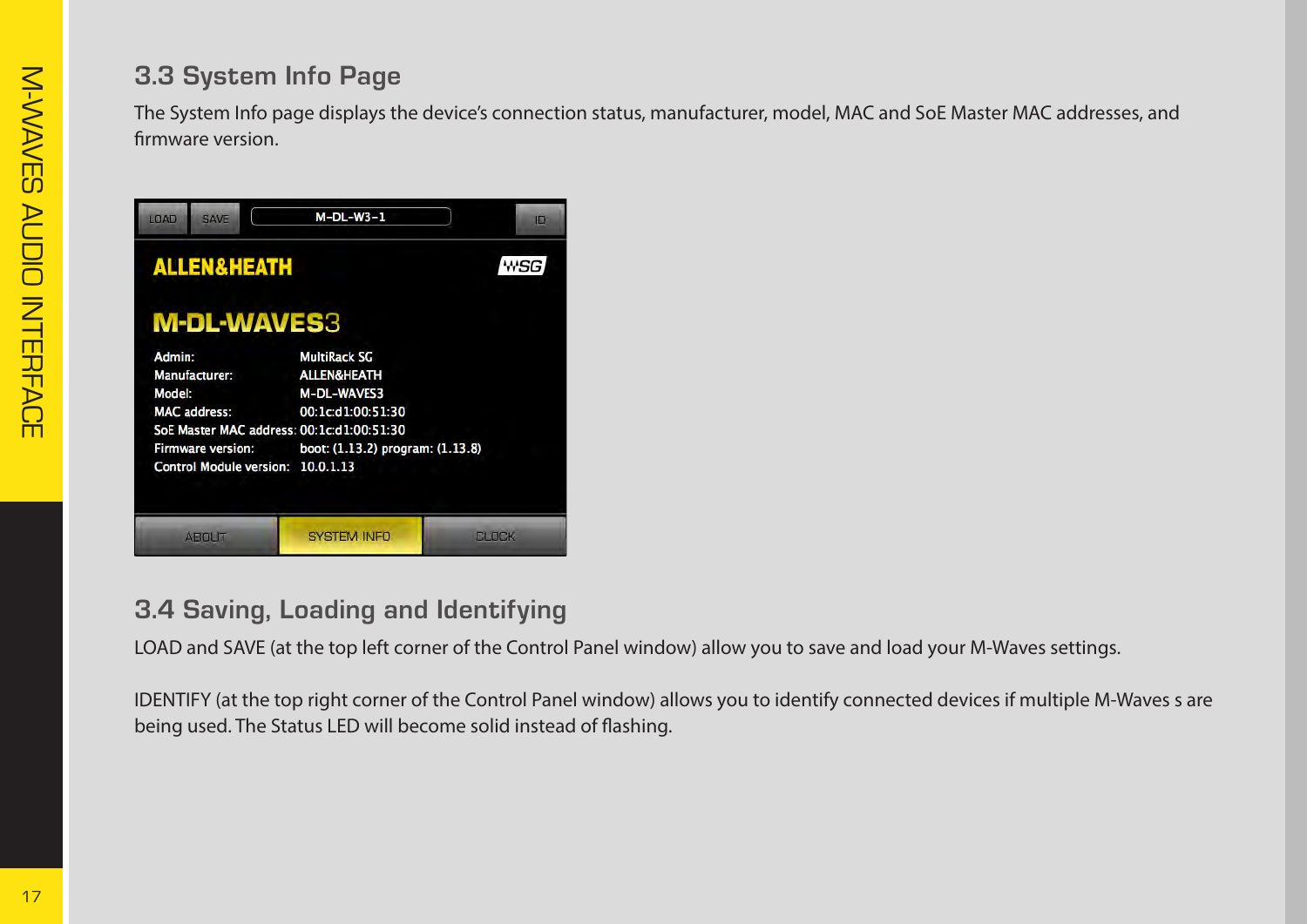# *CARDS WITH TWO M-WAVES CARDS*

You can use M-Waves V1, V2 (using M-DL-ADAPT card adapter) and M-DL-WAVES3 cards together in a dLive setup. iLive setups can use M-Waves V1 and V2 cards.

M-Waves V1 cannot be an Ethernet clock (SoE) slave. It must provide clock sync to an M-Waves V2 or M-DL-WAVES3 card. Setting up the clock master for the network is done in either MultiRack SoundGrid, SoundGrid Studio, or eMotion LV1.

In the Waves SoundGrid Inventory window, assign one M-Waves card to number 1 and the other to number 2. In the Master column, select one card as the master.

To synchronize the two M-Waves cards, choose one of the following two options:

1. If you want the dLive or iLive system to be the source (Internal):

(a) On the dLive or iLive system, set Audio Clock Source to Internal.

(b) In the SoundGrid Inventory window, click Settings for the M-Waves V2 or M-DL-WAVES3 card assigned to 1. Set it to Digital.

(c) Click on Settings for the M-Waves V2 or M-DL-WAVES3 card assigned to 2. It will be set automatically as the Slave and the source will automatically be synced over Ethernet.